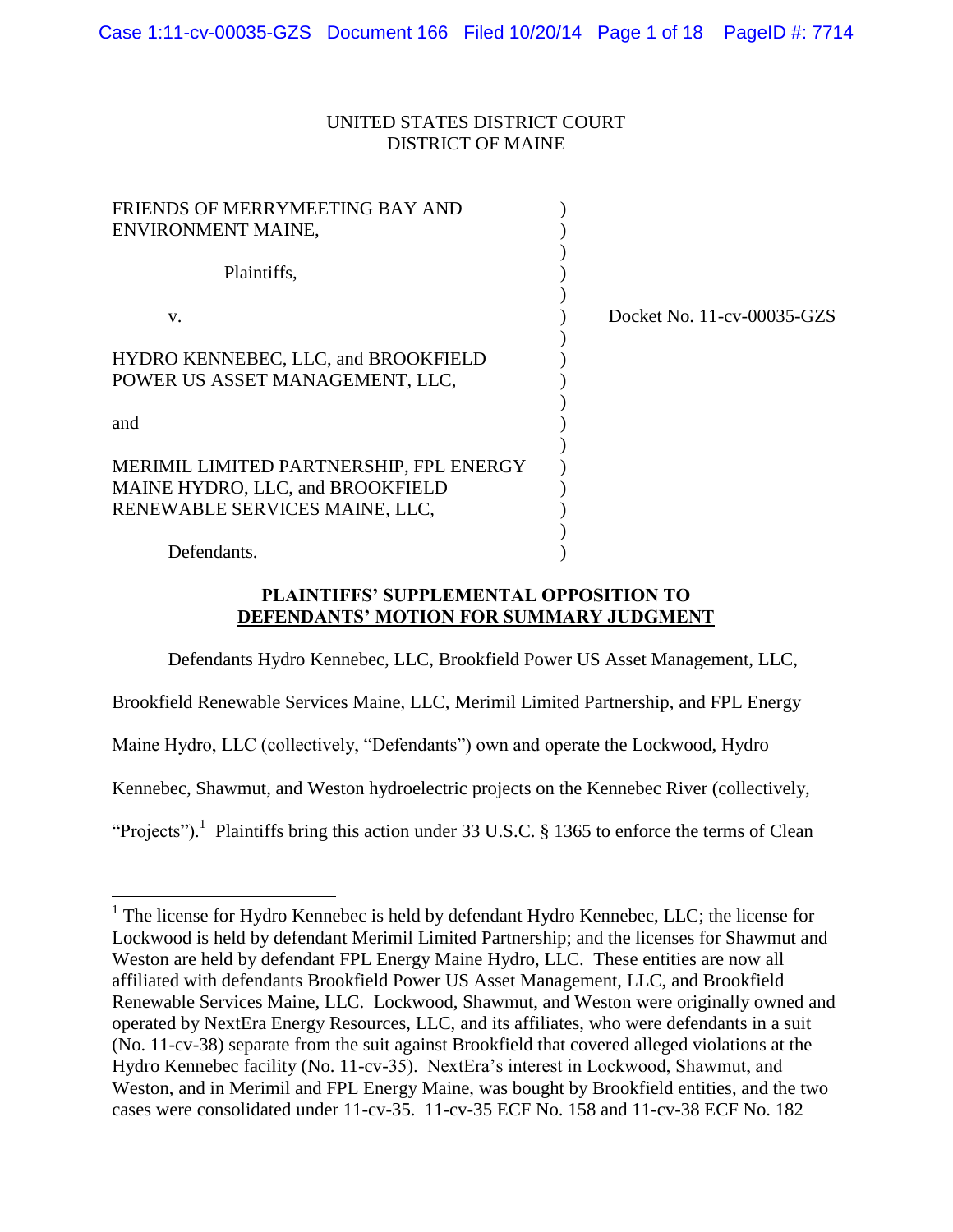Water Act ("CWA") water quality certifications governing the Projects. The certifications incorporate the terms of the Kennebec Hydro Developers Group Settlement Agreement ("KHDG Agreement" or, as the First Circuit referred to it, the "Settlement Agreement"). Plaintiffs claim Defendants have violated the following provision of the KHDG Agreement, common to all four certifications:

In the event that adult shad and/or Atlantic salmon begin to inhabit the impoundment above the … project, and *to the extent* that licensee desires to achieve interim downstream passage of out-migrating adult Atlantic salmon and/or adult shad by means of passage through turbine(s), licensee must first demonstrate through site-specific quantitative studies designed and conducted in consultation with the resource agencies that passage through turbine(s) will not result in significant injury and/or mortality (immediate or delayed).

Stipulations of Fact for Lockwood, Shawmut and Weston (11-cv-38 ECF No. 85) ("LSW SF") ¶ 196 (pageID #3899); Stipulations of Fact for Hydro Kennebec (11-cv-35 ECF No. 95) ("HK SF") HK SF ¶ 134 (pageID #5871) (emphasis added).

Plaintiffs submit this memorandum in further opposition to Defendants' motion for summary judgment and in response to Defendants' Supplemental Memorandum of Law in Support of Motion for Summary Judgment (ECF No. 164) ("Def. Supp. Mem."). Detailed responses to misstated and misleading factual representations are also set forth in Plaintiffs' Opposition to Defendants' Supplemental Statement of Undisputed Material Facts ("Pl. Supp. Opp. SUMF").

<sup>(</sup>consolidation orders); 11-cv-35 ECF No. 184 (directing further entries to be made under 11-cv-35).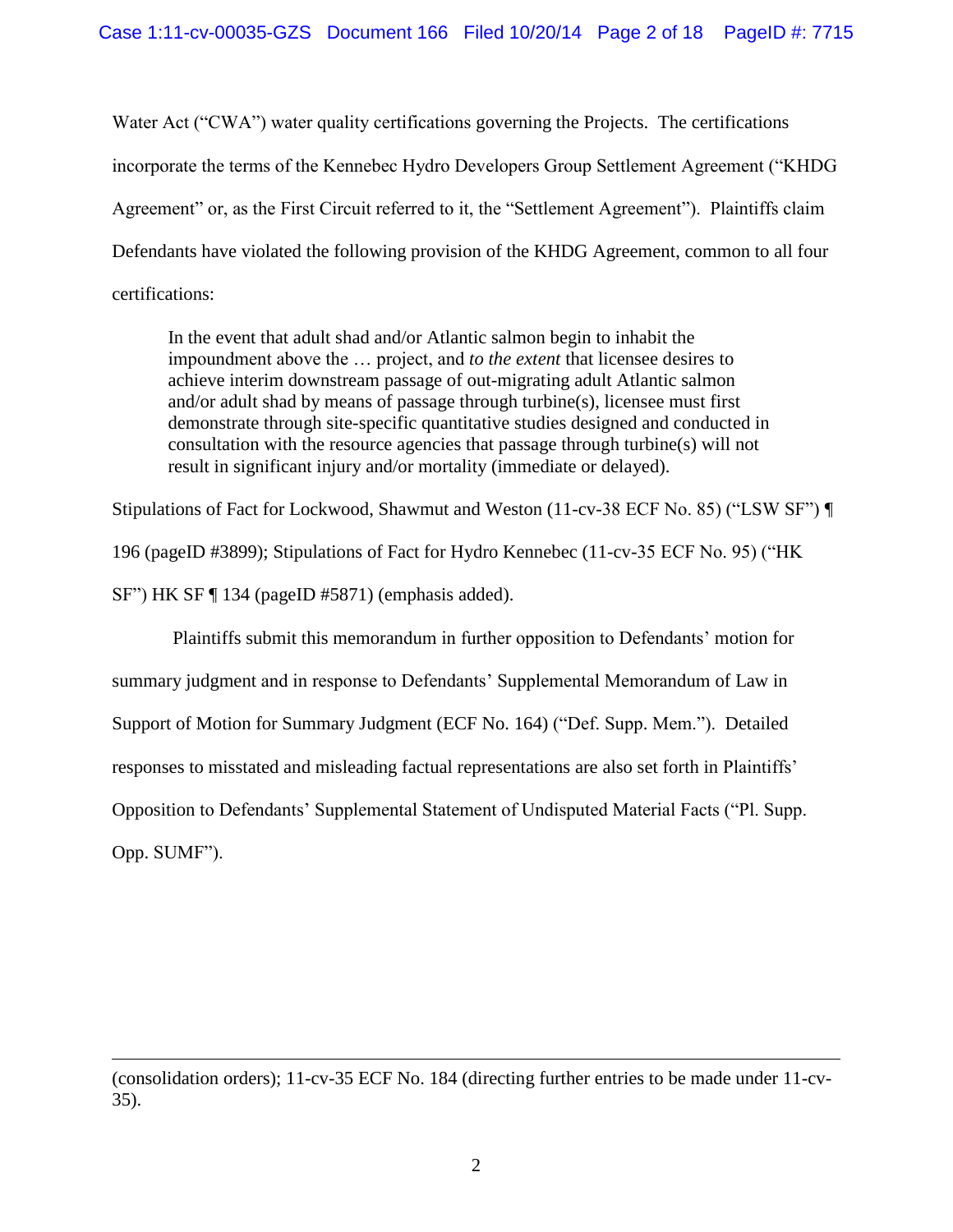#### **ARGUMENT**

# **I. DEFENDANTS' BUSINESS DECISION TO RUN THEIR TURBINES WHEN FISH CAN ACCESS THEM PROVES THEIR "DESIRE" TO ALLOW TURBINES TO SERVE AS A PRIMARY DOWNSTREAM PASSAGE ROUTE.**

Defendants offer a baseball analogy in an attempt to illustrate that they do not desire to pass adult fish through turbines. "Using Plaintiffs' logic," they argue, "the batting averages of most major league baseball players would suggest a desire to strike out, rather than get a hit, despite the players' efforts to improve with input from their coaches and managers." Def. Supp. Mem., p. 18. This analogy actually proves Plaintiffs' point, as Defendants' situation is far different from that of the baseball player.

A major league batter only partially controls his own fate. There is another party, the pitcher, who is *trying* to strike him out. The batter has no control over the skill and determination of the pitcher, who may throw 100 miles per hour, have a nasty curve ball, or throw a deceptive change-up or splitter. Another independent party, the umpire, calls balls and strikes with greater or lesser degrees of accuracy, and also exerts control over the batter's fate.

In stark contrast, Defendants in the case at bar *are* in control of their own fate. If Defendants actually desired to keep adult salmon and shad out of turbines, it is well within their power to make it so. They are not forced to rely on ineffective diversionary devices which allow fish to access turbines, or forced to run their turbines every hour of every day of the year. They can, if they so choose, install impassable screening in front of their turbine entrances or temporarily shut the turbines down during downstream migration season.

The only reasonable inference to be drawn from Defendants' choice of interim passage measures is that it would cost more to effectively keep fish from using turbines for downstream passage. It is Defendants' own desire to maximize profits that ensures that turbines continue to

3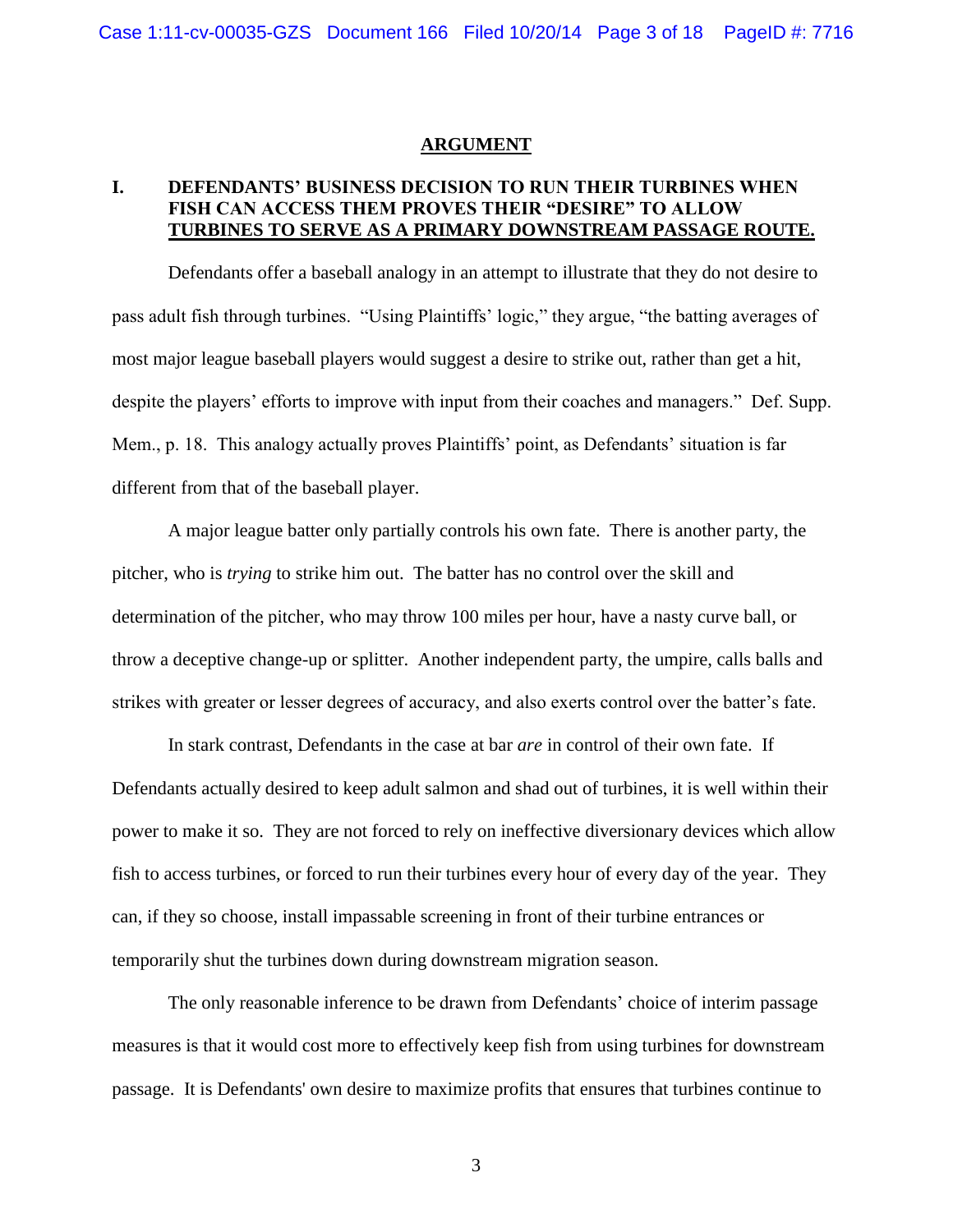serve as a primary passage route. The more time Defendants operate their turbines, and the fewer physical obstructions to water flow directly in front of the turbine entrances, the more revenue they generate. Defendants' decision to rely on ineffective bypass systems, rather than on effective but more expensive measures to keep salmon and shad out of the turbines, is a business decision that unambiguously expresses a clear desire to allow turbines to serve as a primary route of downstream passage. See e.g. Pl. Supp. Opp. SUMF ¶ 13 (Defendants' Robert Richter testified that Defendants' "business people" have calculated the cost of employing temporary turbine shutdowns as a means of providing "additional passage" for salmon at Weston, Shawmut, and Lockwood).

The KHDG Agreement, however, prohibits Defendants from making this business decision unless they can first prove that the degree of turbine passage they mean to allow will not cause "significant" injury or mortality to adult salmon or shad.

# **II. DEFENDANTS' CONSTRUCTION OF THE KHDG AGREEMENT IS AT ODDS WITH THE FIRST CIRCUIT'S.**

Defendants' construction of the KHDG Agreement is inconsistent with the First Circuit's construction of that document.

First, Defendants argue that they elected to divert adult salmon and shad away from turbines, and that "[t]he question to be considered on remand is therefore whether Defendants knew or did things during and after the design and construction of the diversion methods, which, collectively, amounted to a conscious re-election to instead pass adult salmon and shad through the turbines of these projects." Def. Supp. Mem., p. 2; see also Def. Supp. Mem., p. 4 (denying that Defendants "made an affirmative *re-election* to route fish through the projects' turbines") (emphasis added). According to Defendants, the KHDG Agreement takes an all or nothing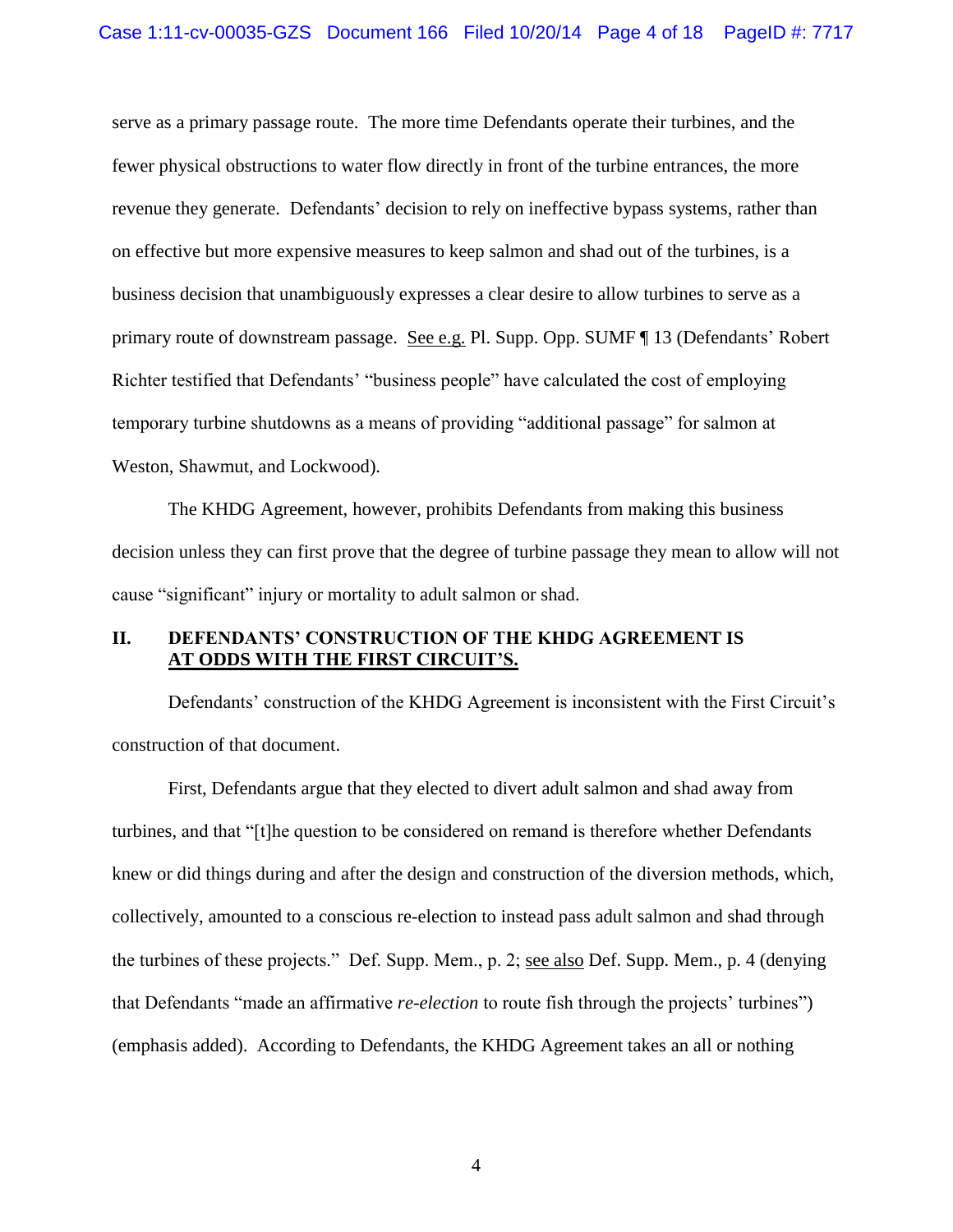approach: either Defendants want to divert adults away from turbines, or they want to pass adults through turbines.

Even putting aside the fact that there has been *no* "design and construction of…diversion methods" at Shawmut, and none at Weston until months after Plaintiffs filed suit, the First Circuit has expressly rejected Defendants' proffered construction of the KHDG Agreement. The First Circuit held that the Agreement "does more than offer Defendants a binary choice between two methods of downstream passage." 11-cv-35 ECF No. 149, p. 11. See also id. at p. 10 (rejecting the argument that the court "should assess [Defendants'] 'desire' from the vantage point of a fork in the road – at a certain point in time, [Defendants] could choose to go either down the path of turbine passage or down the path of the bypass method"). Instead, the First Circuit held, the KHDG Agreement "specifically contemplates the possibility that Defendants might desire downstream passage through the turbines *in the event that interim bypass facilities prove ineffective*." Id. at 11 (emphasis added).

Defendants' litany, in their Supplemental Memorandum, of diversion system failures and subsequent corrective efforts is thus beside the point, because it is what Defendants desired when their efforts "proved ineffective" that is at issue here. When diversion systems do not keep fish out of the turbines, or have to be pulled out of the river because they break, or have not even been installed, Defendants evidence their desire to pass fish through the turbines when they fail to then effectively screen or temporarily shut down those turbines. And, at each Project, "to the extent" (this is the phrase the KHDG Agreement uses) Defendants desire to allow adult salmon or shad to pass downstream via the turbines, Defendants must first prove the safety of such passage with a site-specific quantitative study.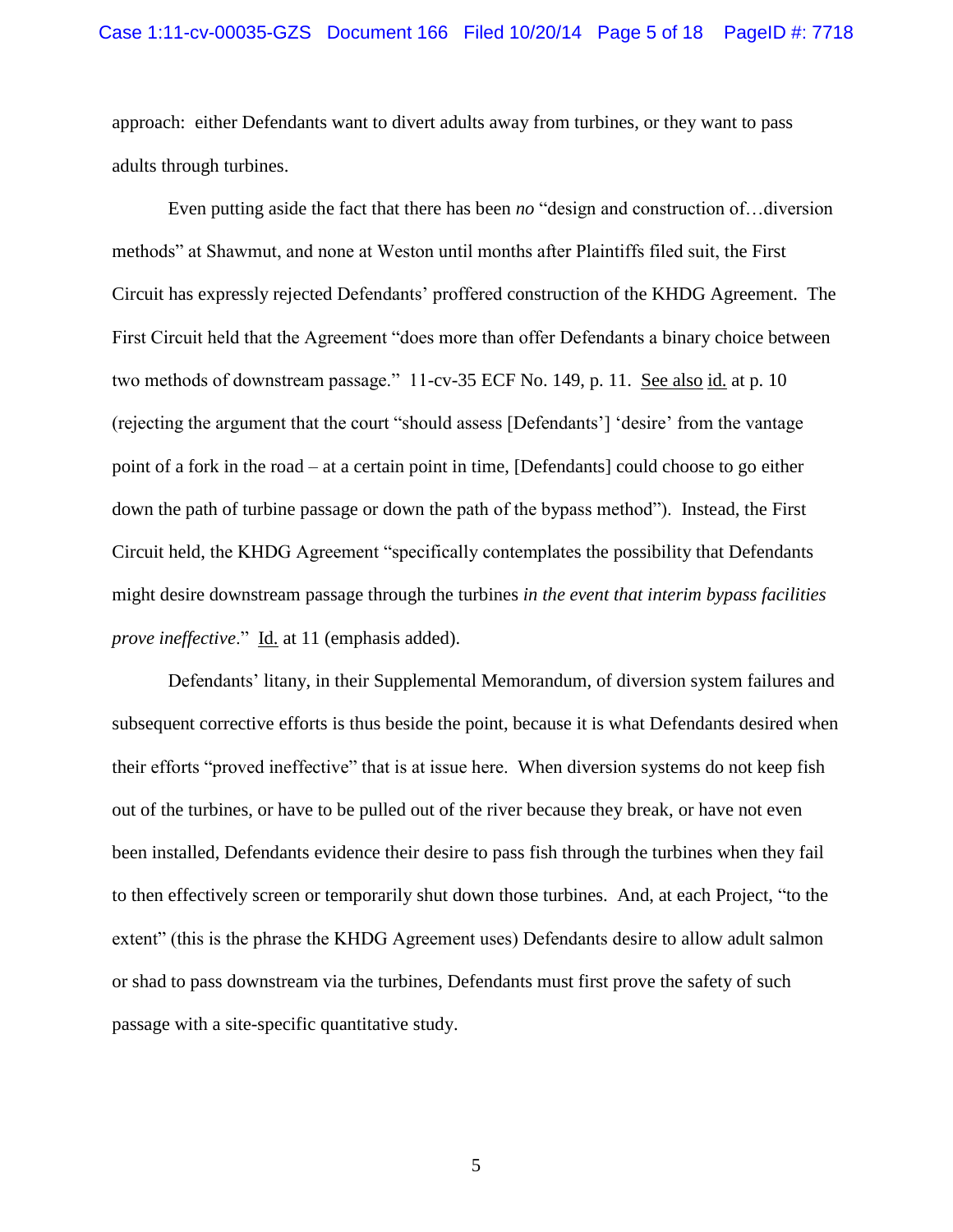Second, Defendants focus on the word "interim" in the KHDG Agreement to suggest that the Agreement contemplates that bypasses will not be fully effective, that adult salmon and shad will thus inevitably pass through turbines, and that such turbine passage is therefore allowed. Def. Opp. Mem., pp. 3 ("As one would expect for measures that were understood by Defendants and the resource agencies to be only *interim* in nature, the initial diversion measures may not have succeeded in diverting all of the adult salmon or shad..." [emphasis in original]) and 17 (same). But as the First Circuit held, the Agreement provides just the opposite: if bypass facilities prove to be ineffective, Defendants cannot then allow turbine passage without first conducting studies demonstrating turbine passage is safe. 11-cv-35 ECF No. 149, p. 11. It is precisely *because* the current bypasses and sluices are interim downstream passageways that the KHDG Agreement provides an extra layer of protection for adults. If the interim passageways do not work well, Defendants are not permitted to simply pass adults through turbines for a period of years while a safer, permanent passage solution is sought. $^2$ 

Third, Defendants seem to suggest that the language of the KHDG Agreement at issue here is ambiguous and the Court should look to Defendants' "history of interactions with the resource agencies" to interpret it. Def. Supp. Mem., pp. 5-6. Defendants cite to Tarrant Reg'l Water Dist. v. Hermann, \_\_U.S.\_\_, 133 S.Ct. 2120, 2135 (2013), for the proposition that a party's course of performance under a contract "is highly significant evidence of the understanding" of the contract's terms. Def. Supp. Mem., p. 6. In Tarrant, the Court had to construe an interstate compact that was ambiguous on the issue of cross-border rights. Defendants also cite Reed & Reed, Inc. v. Weeks Marine, Inc., 431 F.3d 384, 388 (1st Cir.

<sup>&</sup>lt;sup>2</sup> Similarly, Defendants' citation to other sections of the KHDG Agreement, e.g., Def. Supp. Mem., p. 15, is inapposite, as these more general provisions of the Agreement do not obviate or override Defendants' obligations to comply with the specific provisions at issue regulating the passage of adult salmon and shad through turbines.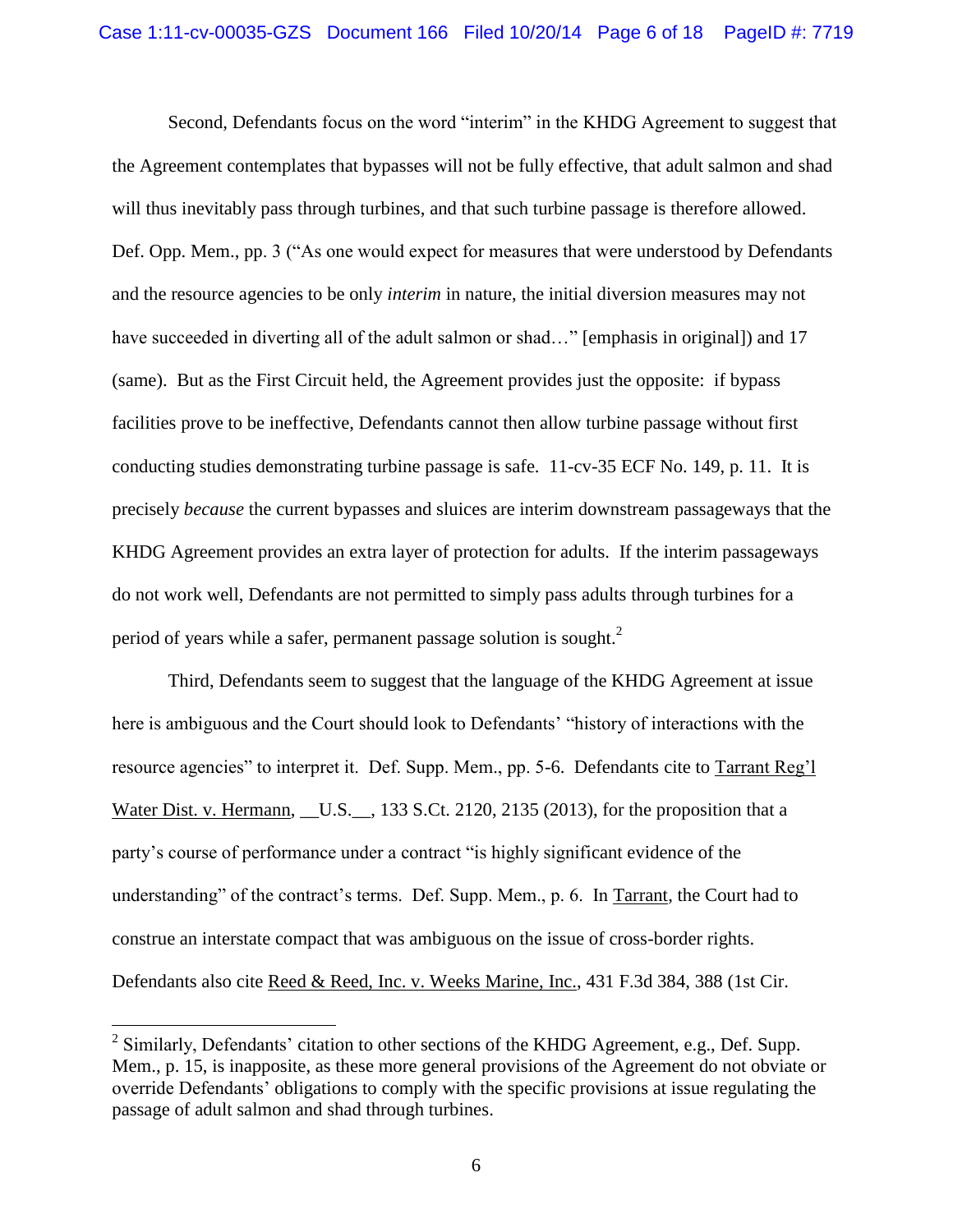2005), for the proposition that "[t]he parties to an agreement know best what they mean." Def. Supp. Mem., p. 16. These citations represent a proverbial red herring, because the First Circuit has held, as did this Court before it, that the language of the KHDG Agreement at issue here is "unambiguous." 11-cv-35 ECF No. 149, p. 7.

## **III. DEFENDANTS' "INTERACTIONS" WITH GOVERNMENT AGENCIES DO NOT PROVIDE "COMPELLING EVIDENCE" THAT THEY DO NOT DESIRE TO PASS ADULT SALMON OR SHAD THROUGH THEIR TURBINES.**

Defendants contend that if their actions evidenced a desire to pass adult fish through turbines, government agencies would have told them to do something different or would have taken enforcement action. See e.g. Def. Supp. Mem., pp. 14 ("[a]gency interactions have a tremendous impact on how Defendants perceive the efficacy of their diversion efforts and which improvements they consider as appropriate responses to such efficacy") and 15 ("Defendants believed that they were acting consistently with their desire to divert fish, and gave great weight not only to the absence of enforcement or any request for additional measures or funding, but also to the feedback that Defendants received from governmental agencies"). For a number of reasons, this contention is without merit.

# **A. Defendants' Own "Scientifically Defensible" Analyses and Studies Confirm That Turbines Are a Significant Downstream Passage Route at All Four Projects.**

As set forth in more detail in the Supplemental Memorandum in Support of Plaintiffs in the Parties' Cross-Motions for Summary Judgment (ECF No. 162) ("Pl. Supp. Mem."), studies and analyses Defendants themselves conducted and submitted to the agencies indicate that a significant percentage of downstream migrating fish attempt turbine passage at each Project, and that, where tested (at Lockwood and Hydro Kennebec), diversionary guidance booms have not proven sufficient to keep fish out of the turbines. Pl. Supp. Mem., pp. 8-15. See description of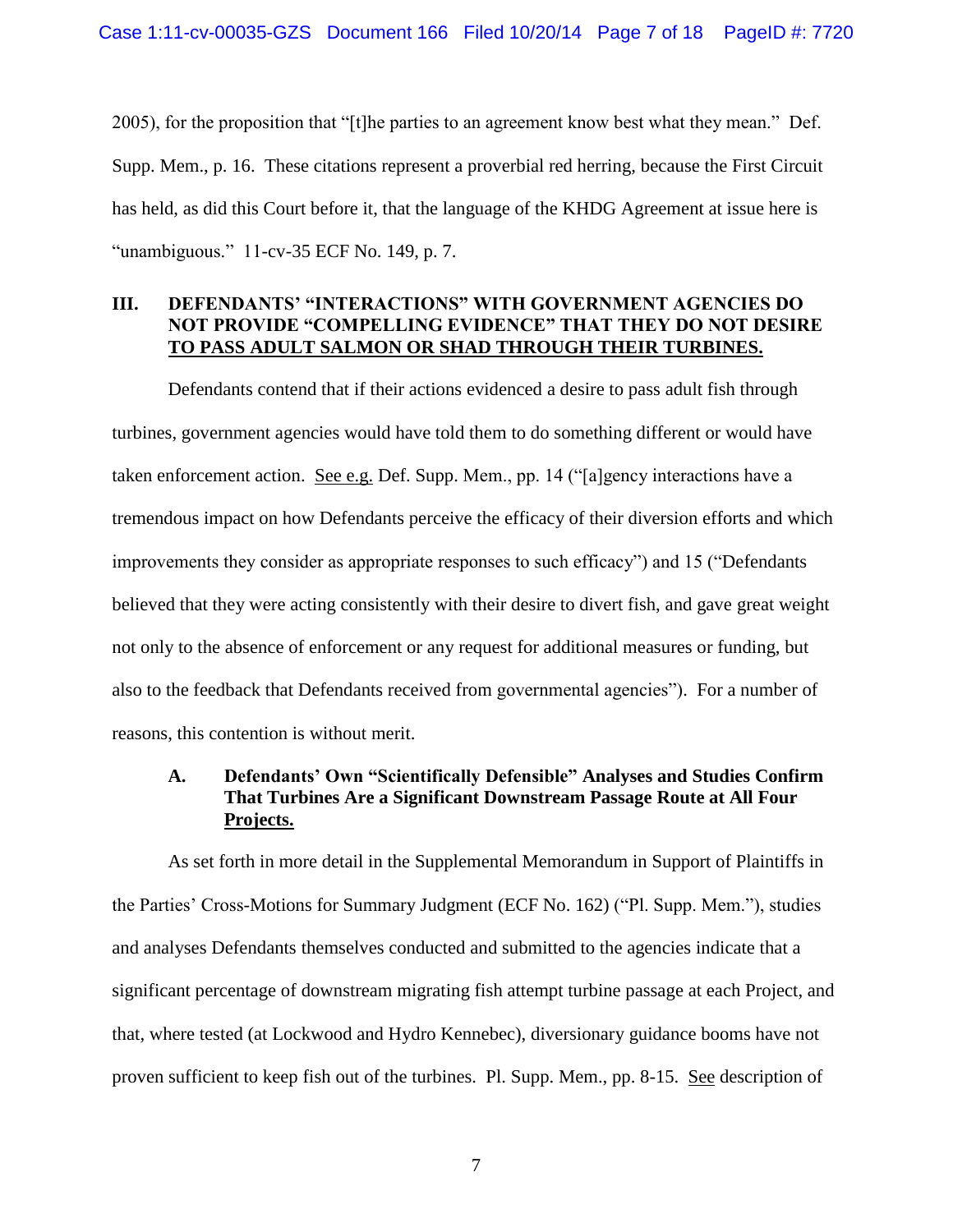results at LSW SF ¶¶ 231, 232 (LSW page ID #3905) (Weston); LSW SF ¶¶ 235, 236 (LSW pageID #3905-06) (Shawmut); HK SF ¶¶ 143, 146, 147 (HK pageID #5873-74) (Hydro Kennebec); LSW SF ¶¶ 213, 220, 221, 222 (LSW page ID #3902-03) (Lockwood). The lack of agency enforcement of the KHDG Agreement's adult passage provisions does not erase the findings of these studies and analyses, and does not change the fact that Defendants have continued to operate their turbines during downstream migration season with full knowledge of these poor results.

Defendants cannot now dismiss these results as "misplaced estimates and projections." Def. Supp. Mem., p. 5. Defendants are on record as having deemed these results "scientifically defensible." LSW SF ¶ 43 (LSW pageID #3876). Nor can Defendants now question the probity of conclusions drawn from studies of juvenile salmon (smolts) at Lockwood and Hydro Kennebec, Def. Supp. Mem., p. 5, as Defendants themselves relied on these same studies. See LSW SF ¶ 220 (LSW pageID #3903) (Defendants' Lockwood White Paper, which Defendants believe is "scientifically defensible," id. ¶ 43 [LSW pageID #3876], "assumed that the Tuffboom at Lockwood has the same level of effectiveness at guiding downstream migrating kelts towards the bypass and away from the turbines as it does for downstream migrating smolts."); HK SF ¶ 143 (HK pageID #5873) (the 2011 radio telemetry study of smolts conducted at Hydro Kennebec was performed "to determine the effectiveness of fish passage system [including the Kevlar boom] and *to determine what routes salmon were using to move downstream*.") (emphasis added). Studies of salmon smolts are also relevant to determining passage routes of adult shad, which are closer in size to juvenile salmon. LSW SF ¶ 78 (LSW pageID #3879).

8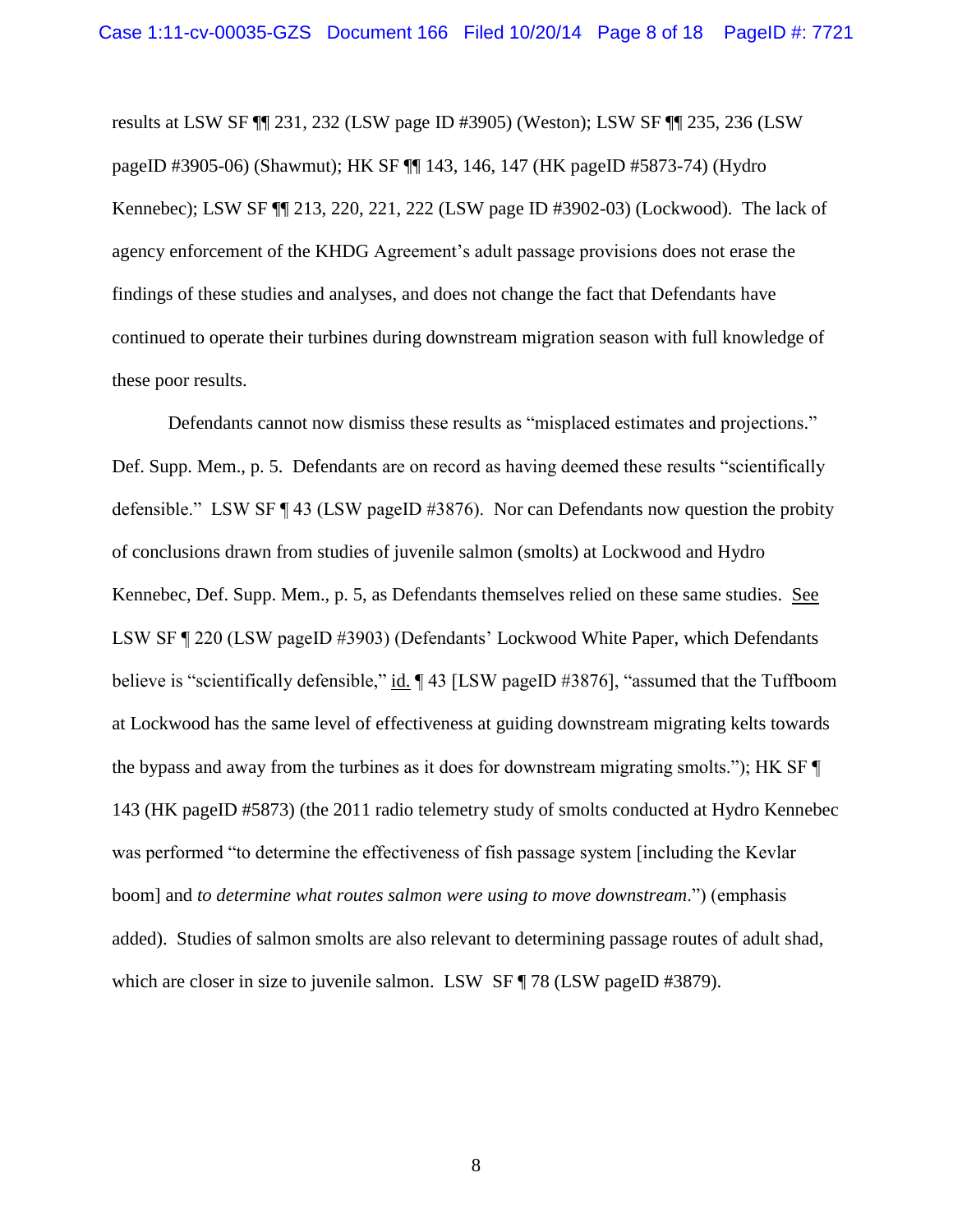### **B. The Agencies Have Been Openly Critical Of Defendants' Efforts.**

As detailed in Pl. Supp. Mem. pp. 8-15 (but not acknowledged by Defendants in their Def. Supp. Mem.), the agencies *have* in fact been critical of Defendants' efforts, and have told them their diversionary devices would not, and do not, work. In February 2011, United States Fish and Wildlife Service ("USFWS") and Maine Department of Marine Resources ("MDMR") told Defendants that the "Tuffboom" guidance boom – in place at Lockwood since mid-2010 – was not adequate. This was months *before* Defendants installed such a boom at Weston (in the summer of 2011) or Hydro Kennebec (in December 2011 and January 2012). LSW SF ¶ 225 (pageID #3904) (Weston boom<sup>3</sup>); HK SF ¶ 139 (HK pageID #5873) (Hydro Kennebec boom). See also LSW SF ¶ 229 (LSW pageID #3904) (USFWS told Defendants in February 2011 that Tuffbooms are ineffective); LSW SF ¶ 230 (LSW pageID # 3905) (MDMR told Defendants in February 2011 that Tuffbooms "are prone to failure, debris loading, and overtopping, thus reducing their effectiveness as a guidance device"); HK SF ¶ 142 (HK pageID #5873) (in late 2011 NMFS told Defendants with regard to the Hydro Kennebec diversion system, "Please know that effectiveness studies to date on fish booms in the [area where Maine endangered salmon are located] have not been very encouraging"); LSW SF ¶ 218 (LSW pageID #3902-03) (NMFS criticized a proposal by Defendants to address the ineffectiveness of the Lockwood Tuffboom, stating, "[w]e are not confident that the proposed modifications will significantly improve effectiveness of the downstream bypass or reduce turbine entrainment," and instead recommending "physical exclusion" [e.g., screening the turbine entrances]).

<sup>&</sup>lt;sup>3</sup> USFWS and MDMR approved the use of the boom at Weston only on a "test" basis, "since no fish guidance device or screening is in place at the Weston Project for anadromous fish." Pl. Supp. Opp. SUMF ¶¶ 2; 39.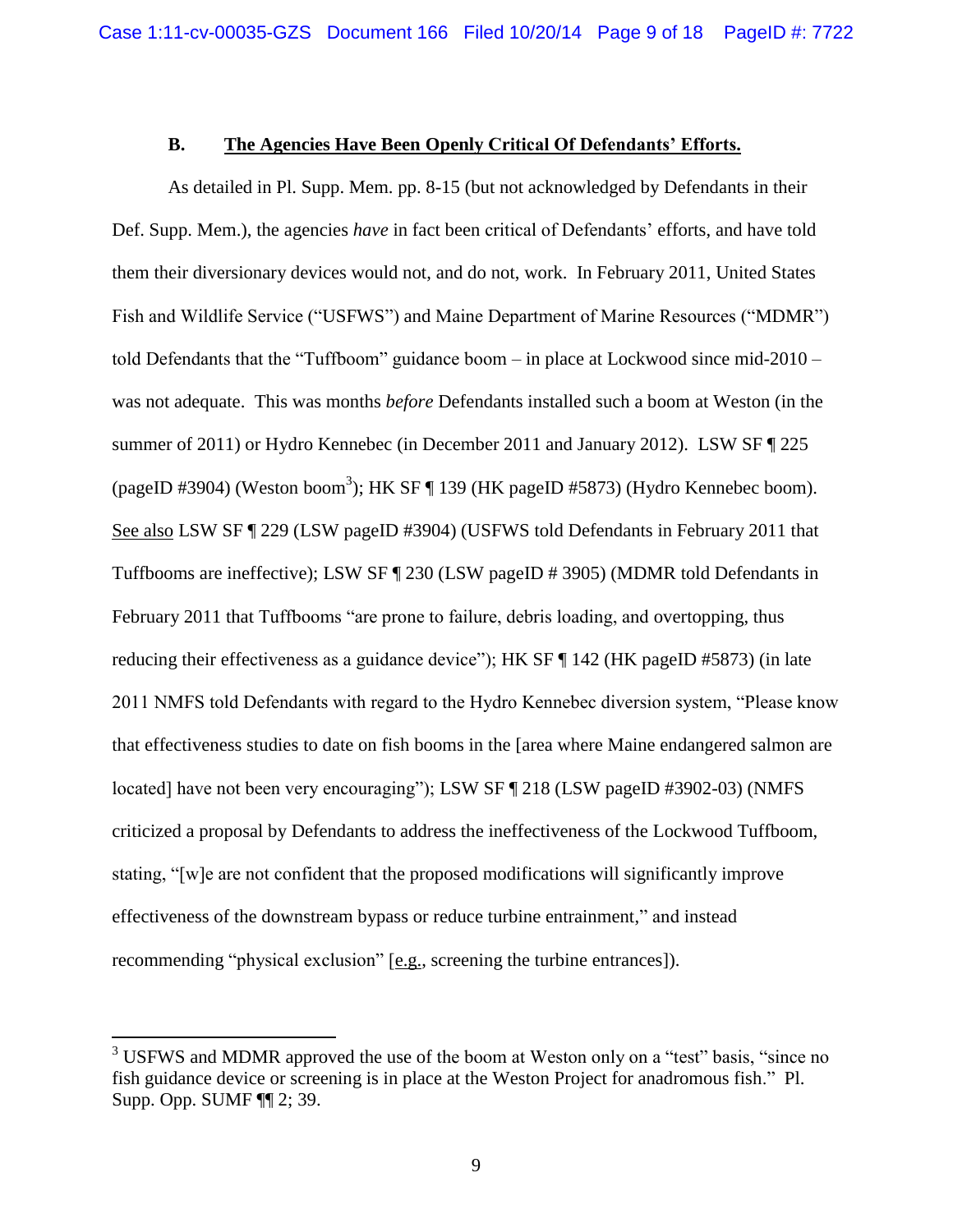Indeed, this was at least the second time that Defendants had been told by an agency to adopt physical exclusion as a means of keeping adults out of their turbines. In 2007, MDMR told Defendants that they should narrow the spacing between the bars on the trash rack screening the large propeller-type turbine at Lockwood, "[t]o prevent mortality/injuries from kelt [adult salmon] passage through [that turbine]." Pl. Supp. Opp. SUMF ¶ 13. To date, Defendants have not done so, id., even though the spacing of the bars on Defendants' trash racks is wide enough to provide adult salmon (and adult shad) access to some or all of the turbines at each of the four Projects, Pl. Supp. Mem., pp. 8, 10, 12, 15. If, as Defendants maintain, they "gave great weight" to agency feedback in formulating their "desire to divert fish," Def. Supp. Mem., p. 15, this surely indicates a desire to keep passing adult fish through their turbines. Moreover, if, as Defendants also suggest, "deference is owed to the resource agencies' expertise in evaluating the sufficiency of protective measures," id., Defendants surely know their current measures are insufficient.<sup>4</sup> Despite their insistence that they have worked in synch with the agencies, Defendants have ignored a fundamental issue made clear by the agencies: guidance boom technology is not effective. See also Pl. Supp. Opp. SUMF ¶ 29; LSW SF ¶ 217 (pageID #3902) (NMFS told Defendants that the bypass system at Lockwood is "not effective").

### **C. Citizen Suits Exist Precisely To Fill In Gaps In Government Enforcement.**

The government's failure to enforce the provisions of the water quality certifications and KHDG Agreement at issue here is precisely why Plaintiffs are suing. As noted by the Seventh Circuit, "Congress…chose not to place absolute faith in state and federal agencies. It provided

<sup>4</sup> Plaintiffs note that Defendants' citation to cases giving deference to agency action in a *judicial review* setting, in which the court is reviewing a challenged agency action as part of an administrative appeal, is wholly inapposite to the entirely different setting of the case at bar. See Def. Supp. Mem., p. 15, citing Associated Fisheries of Maine, Inc. v. Daley, 127 F.3d 104 (1st Cir. 1997) (judicial review of agency rulemaking); Bays' Legal Fund v. Browner, 828 F. Supp. 102 (D. Mass. 1993) (review of agency action under the Administrative Procedure Act).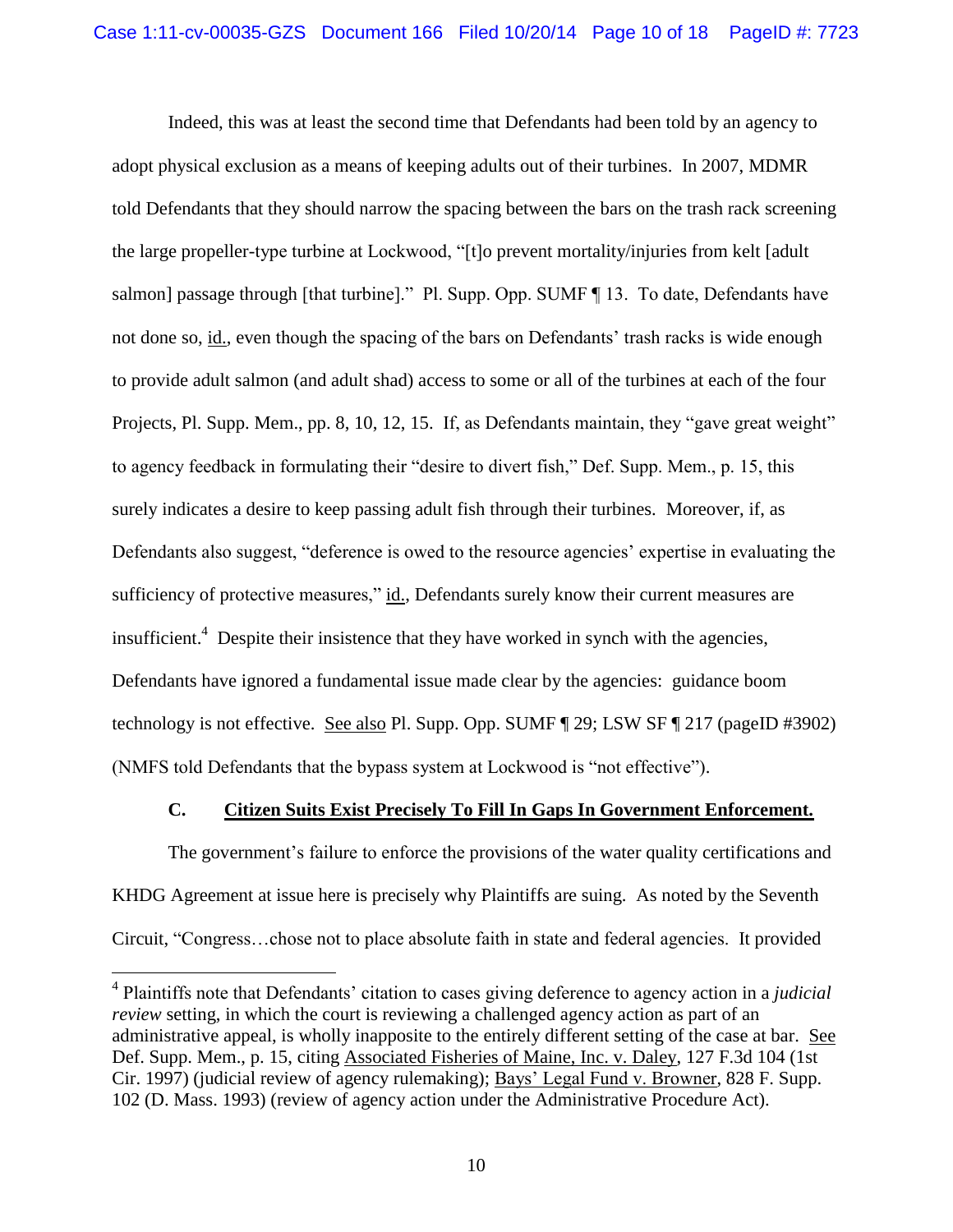for citizen suits to enable affected citizens to push for vigorous law enforcement even when government agencies are more inclined to compromise or go slowly." Adkins v. VIM Recycling, Inc., (7th Cir. 2011) (construing similar citizen enforcement provision of the federal Resource Conservation and Recovery Act ["RCRA"]); Conservation Law Found. v. Browner, 840 F. Supp. 171, 175 (D. Mass. 1993) (same, for Clean Air Act). To say that the agencies here have been inclined to compromise or go slowly would be an understatement; they have abdicated enforcement of the adult passage provisions altogether.

Shawmut still does not have a diversionary device even though it has been seven migration seasons since the KHDG Agreement requirements went into effect.<sup>5</sup> LSW SF  $\P\P$  81 (pageID #3880) (adult salmon transported upstream of Shawmut in 2006); LSW SF ¶ 234 (pageID #3905) (no diversionary device); Def. Supp. Mem., p. 12 (no diversionary device). (As Defendants themselves noted in June 2010, "adult Atlantic salmon…probably pass the [Shawmut] project via …the turbines," and "[b]ased on…qualitative river herring studies [done at Shawmut], it is probable that the existing sluice will not pass fish in sufficient numbers to get agency approval." Pl. Supp. Opp. SUMF ¶ 35.) Defendants did not install a diversionary device at Weston until six migration seasons after the KHDG Agreement requirements had gone into effect, LSW SF ¶ 225 (pageID #3904), and at Lockwood until four migration seasons after the requirements had gone into effect LSW ¶ 200 (pageID #3900). Further, as the agencies themselves have concluded, the diversionary devices that have been installed have been plagued with problems, Def. Supp. Mem., pp. 9-15 (discussing many of those problems), have had to be removed on occasion, Defendants' Opposition to Plaintiffs' Statement of Undisputed Material Facts in 11-cv-35 (ECF Doc. 113-1) ¶ 38 (HK pageID #6689-6690); LSW SF ¶¶ 201 and 204

 $<sup>5</sup>$  Seven years is calculated based on the summer 2012 close of the summary judgment record.</sup>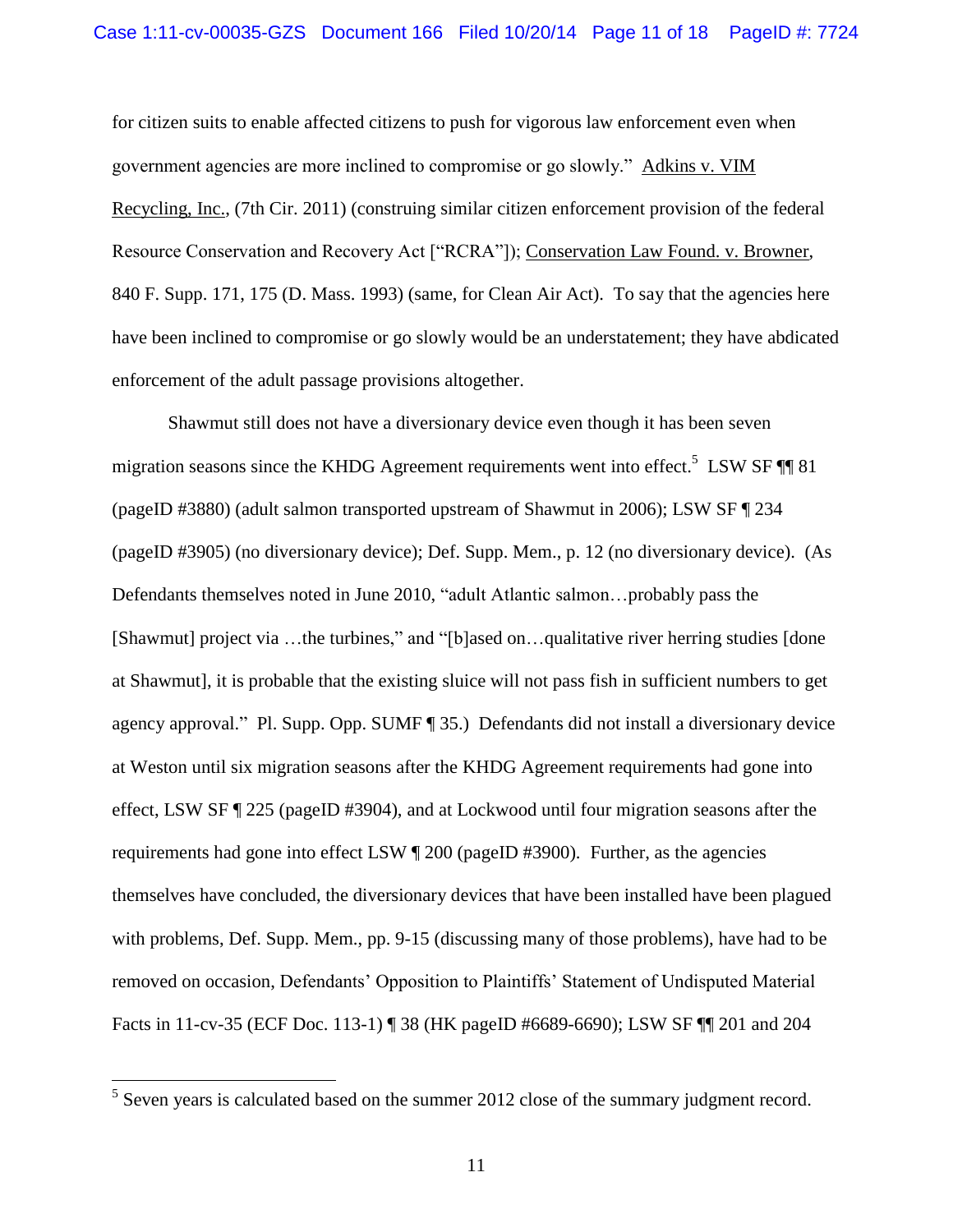(LSW pageID #3900-3901), and simply are not up to the job of keeping fish out of the turbines on a fast-flowing river like the Kennebec, e.g. LSW SF ¶ 218 (pageID #3902-03) ("NMFS questions whether this technology can be effective behavioral guidance for migratory fish species" on the Kennebec River).

The fact that the signatory agencies to the KHDG Agreement have nonetheless chosen not to take up the cudgel and enforce the adult passage provisions of the Agreement has, as the First Circuit held in its review of this case, no bearing on Plaintiffs' independent right to enforce those provisions. In the words of the First Circuit: "The parties to the Agreement cannot negotiate away the role that Congress intended for the court to play under the statute when it provided for citizen suits." 11-cv-35 ECF No. 149, p. 16.<sup>6</sup>

# **IV. THE HYDRO KENNEBEC BIOLOGICAL ASSESSMENT DOES NOT ESTABLISH DEFENDANTS' COMPLIANCE AT THAT PROJECT.**

 $\overline{a}$ 

For Hydro Kennebec – unlike for Weston, Shawmut, and Lockwood – Defendants made no quantitative assessment as to the routes taken by adult salmon passing the Project. See Def.

 $6$  Defendants also reference a July 2010 letter from a representative of the Federal Energy Regulatory Commission ("FERC") opining, "NextEra is complying with the salmon [the letter does not mention shad] protection requirements of the Lockwood, Weston, and Shawmut licenses." Def. Supp. Mem., pp. 15, 19. FERC was not a party to the KHDG Agreement, is not one of the "resource agencies" named in the Agreement, and is not entitled to deference on the issue because it has no role either in issuing water quality certifications or in administering the CWA. American Rivers, Inc. v. Federal Energy Regulatory Comm'n, 129 F.3d 99, 107 (2nd Cir. 1997). Further, the letter was not the product of rulemaking, and provides no interpretation or analysis of the language, structure, or purpose of the water quality certifications or the KHDG Agreement. It appears that the author simply accepted at face value NextEra's assurance that it did not "desire" to pass salmon through its turbines. Ironically, just one month earlier, NextEra's Robert Richter had stated in an internal memo that adult salmon likely pass through the turbines at the Shawmut Project, and that the existing debris sluice used for downstream passage likely "will not pass fish in sufficient numbers." Pl. Supp. Opp. SUMF ¶ 35. See Christensen v. Harris Cnty., 529 U.S. 576, 586-87 (2000) (agency opinion letter is not entitled to deference, and is "entitled to respect" only to the extent it has the "power to persuade") (citation omitted); Castro-Soto v. Holder, 596 F.3d 68, 73 (1st Cir. 2010) (agency guidance memorandum entitled to respect only "to the extent that it is persuasive.").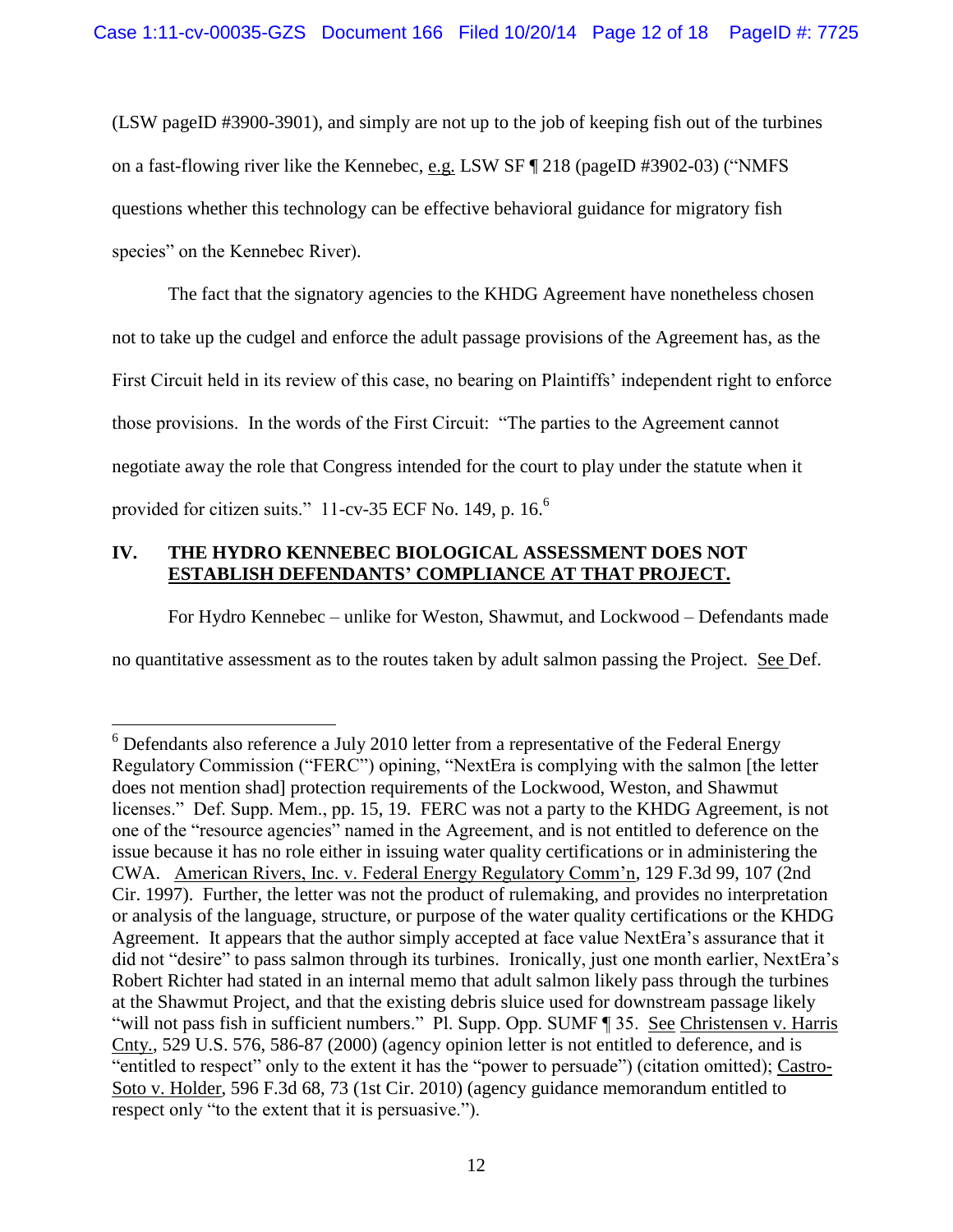Supp. Mem., pp. 7-8. Rather, in the Biological Assessment for Hydro Kennebec that they submitted to the FERC as part of the ESA process for salmon, Defendants cited to studies from the Penobscot River indicating that "[k]elts that approached powerhouse intakes" at the dams under study on that river "were deterred by trash racks" and thus did not enter the turbines. Plaintiffs' Reply Statement of Undisputed Material Facts in 11-cv-35 (ECF Doc. 131) ("Pl. HK Reply SUMF") ¶ 31 (HK pageID #7315-16). Defendants then "estimated … 100% survival of *kelts which avoid turbines*" at Hydro Kennebec. Defendants' Statement of Undisputed Material Facts in 11-cv-35 (HK ECF Doc. 106) ¶ 10 (HK pageID #6291) (emphasis added).

However, Defendants did not assert, much less demonstrate, that the spacing between the bars on the trash racks at the Penobscot dams is as wide as the spacing between the bars on the trash racks at Hydro Kennebec. Instead, the Defendants conceded in the Biological Assessment that the Hydro Kennebec trash racks "may not prevent entrainment of…kelts." Pl. HK Reply SUMF ¶ 31 (HK pageID #7315-16). The Hydro Kennebec Biological Assessment also cites to a kelt passage study done a mile downstream at Lockwood in 2007, in which 50% (3 of 6) of the kelts entering the Project's forebay passed through Lockwood's Kaplan (propeller-type) turbine. The trash rack screening the intake at that Lockwood turbine – like the trash racks screening the intakes at Hydro Kennebec's Kaplan turbines – has a space of 3.5 inches between the bars. Id. While the adult salmon used in that 2007 study were hatchery-raised, and thus smaller than the wild-origin adult salmon that also come down the Kennebec, this study confirms that adult salmon (and adult shad, which are smaller, and closer to the size of hatchery-reared adult salmon) can access the Hydro Kennebec turbines. Pl. Supp. Opp. SUMF ¶ 24. And the fact that this study was cited in the Hydro Kennebec Biological Assessment demonstrates that Defendants know this is the case.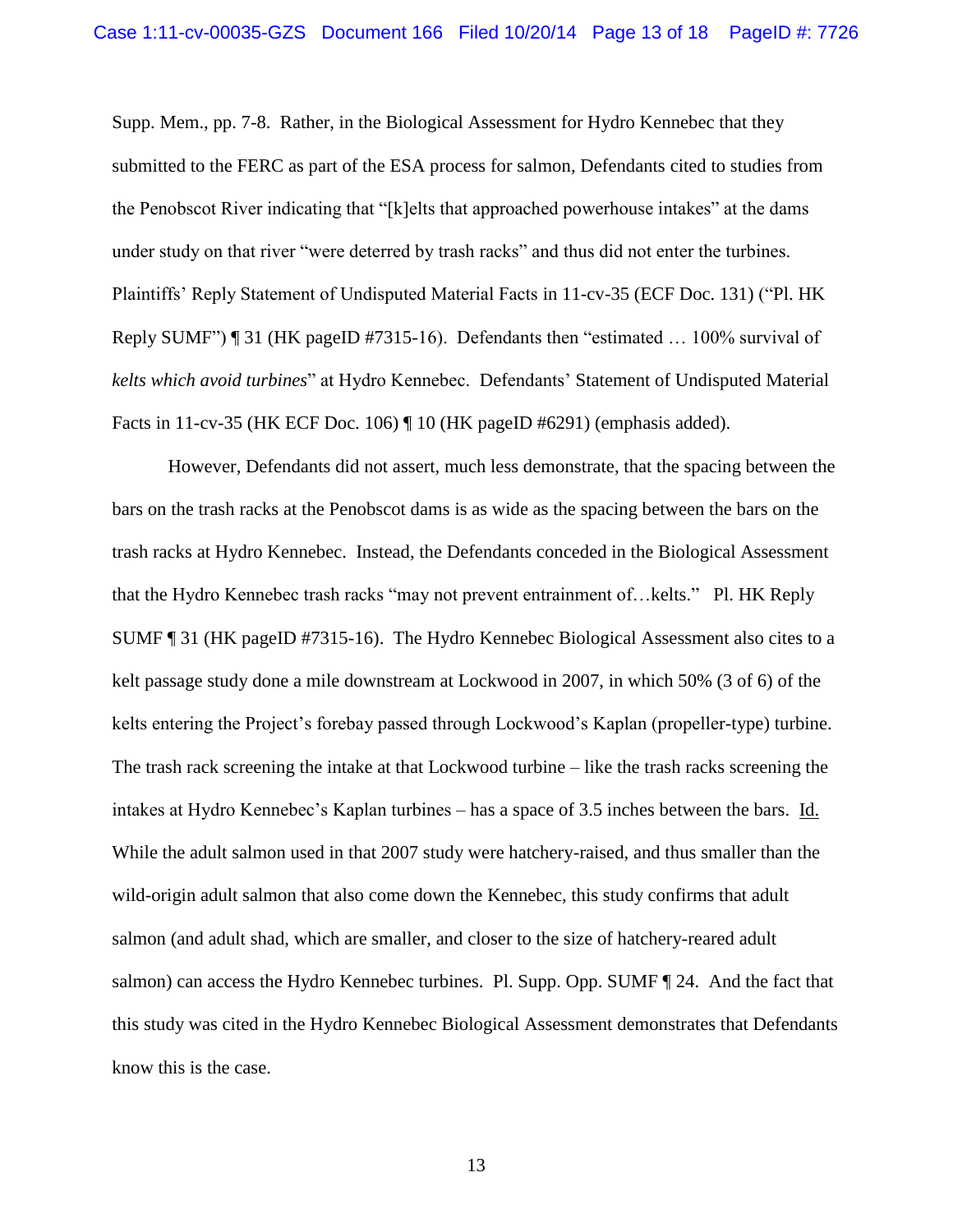Defendants also assert that their employee Kevin Bernier stated that Defendants did not desire to pass salmon or shad through turbines. Def. Supp. Mem., p. 7. However, Mr. Bernier's actual testimony does not support this claim. Pl. Supp. Opp. SUMF ¶ 8. Indeed, when asked in deposition what downstream routes are taken by salmon and shad at Hydro Kennebec, his first answer, on both occasions, was "turbines." Id.

# **V.** *BURLINGTON NORTHERN* **DOES NOT SHIELD DEFENDANTS FROM LIABILITY.**

Citing to Burlington Northern & Santa Fe Ry. Co. v. United States, 556 U.S. 599, (2009), Defendants argue that "[t]he fact that some fish may have gone through the turbines[] does not mean that Defendants desired that result." Def. Supp. Mem., p. 18. As outlined above, it is not simply the passage of fish through the turbines that evidences Defendants' desire. Moreover, Burlington Northern is of no help to Defendants. In Burlington Northern, a case dealing with "arranger" liability under the federal Superfund statute, the Supreme Court noted that "an entity's knowledge that its product will be leaked, spilled, dumped, or otherwise discarded may provide evidence of the entity's intent to dispose of its hazardous wastes." 556 U.S. at 605. Citing this language, the First Circuit (in an opinion cited with approval in that Court's decision in the case at bar, 11-cv-35 ECF No. 149, p. 9) has held that a company's knowledge that a purchaser of its scrap product would later dispose of that product as waste was one factor helping to establish that the company intended such disposal to occur. United States v. Gen. Elec. Co., 670 F.3d 377, 383 (1st Cir. 2012).

And while the Supreme Court concluded in Burlington Northern that a seller's knowledge that a purchaser of its chemicals likely would spill some quantities of them was not sufficient to make the seller an "arranger" of waste disposal under the circumstances of that case, the Supreme Court also made clear that its inquiry was very much fact-specific – and the critical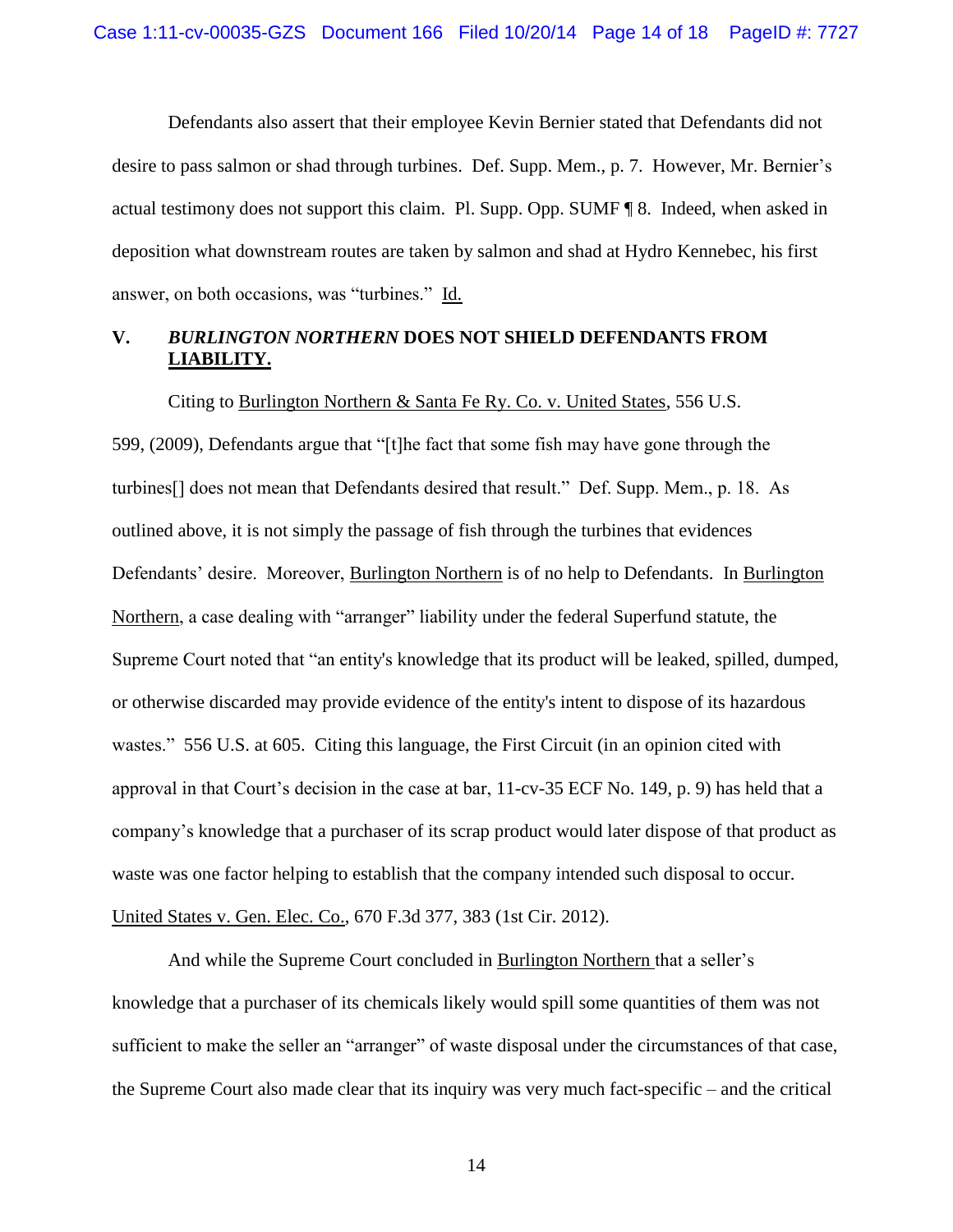facts there differ markedly from Defendants' situation here. In Burlington Northern, the disposal of the chemical occurred "as a peripheral result" of its sale, and was caused by a third party. 556 U.S. at 612. Here, in contrast, fish go through Defendants' turbines as a *direct* result of Defendants' *own* decisions to utilize ineffective diversionary devices and to nonetheless operate their turbines during migration seasons without effective screening. In Burlington Northern, the only "disposal" of the product occurred as a result of "minor" and "accidental" spills. Id. Here, in contrast, Defendants' own studies and analyses indicate that passage through turbines is not a "minor" route of passage at Defendants' projects, but rather is a (and often *the*) principal means by which fish are passed downstream.

"In order to qualify as an arranger" of the disposal of a chemical product, the Supreme Court noted in Burlington Northern, the seller "must have entered into the sale…with the intention that at least a portion of the product be disposed of." Id. The undisputed record here indicates that Defendants *do* intend "at least a portion" of the fish to pass downstream through the turbines.

#### **VI. THIS CASE EXTENDS TO BOTH ADULT SALMON AND ADULT SHAD.**

Defendants assert that "this case concerns only adult Atlantic salmon," and that Plaintiffs "have offered no evidence relevant to shad." Def. Supp. Mem., p. 4, n.3. This is patently untrue. Defendants do not dispute that adult shad returning to the Kennebec from the ocean are trapped at Lockwood and trucked to spawning grounds upstream of Hydro Kennebec. Nor do Defendants dispute that these fish migrate back downstream after spawning. See Hydro Kennebec Answer (ECF No. 24) ¶ 39 (pageID #118); HK SF ¶¶ 66, 70 (pageID #5861]; LSW SF ¶ 82 (pageID #3880); Defendants' Response to Plaintiffs' Statement of Undisputed Material Facts in 11-cv-38 (ECF No. 107) ¶ 12 (LSW pageID #4288-89) (starting in 2007, returning adult

15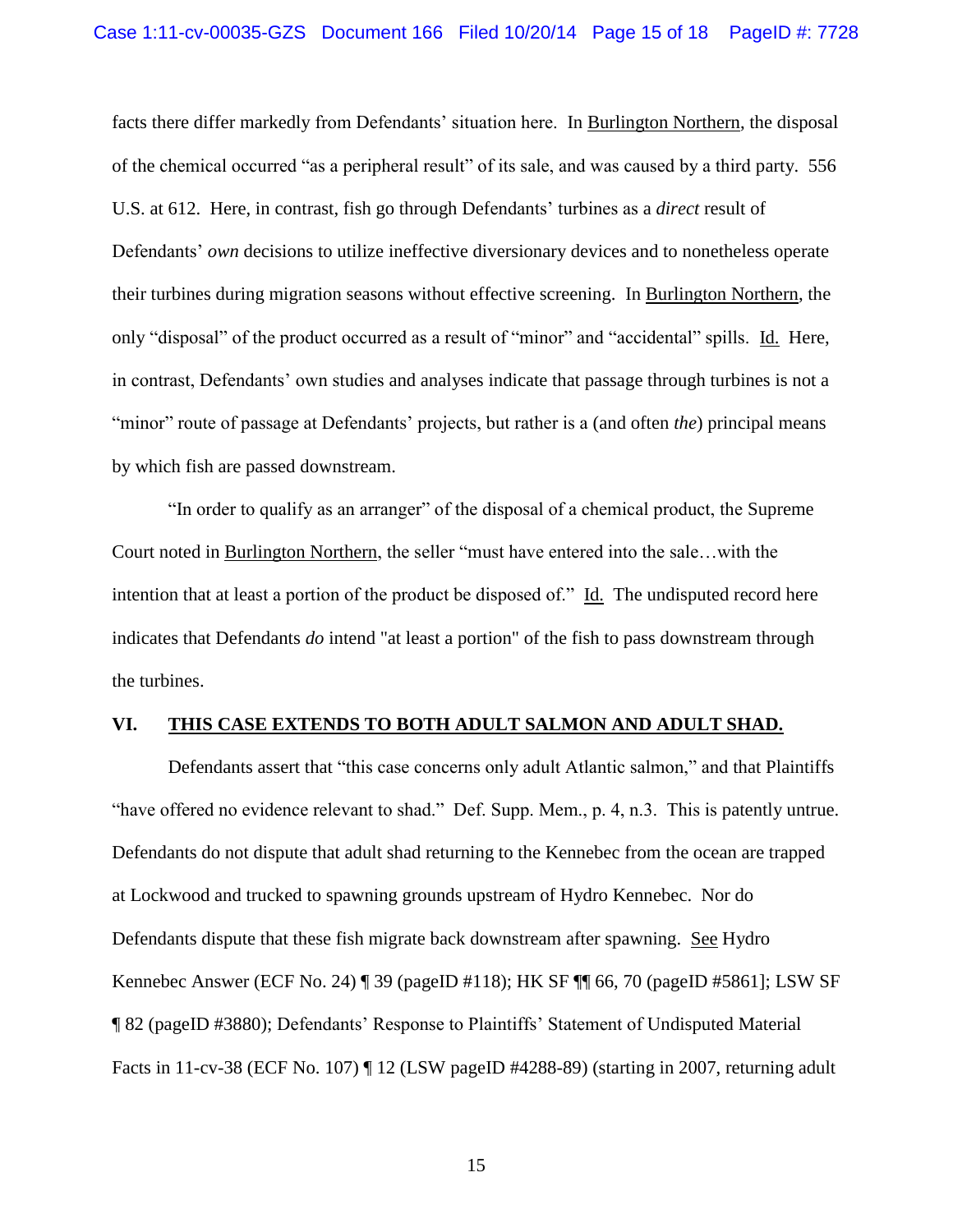American shad have been trucked to, and deposited in, spawning areas in the Kennebec River upstream of the Hydro Kennebec Project; adult shad swim down the Kennebec to the ocean after spawning, and must pass Hydro Kennebec and Lockwood to do so).

Moreover, there is direct evidence in the record that adult shad access the turbines at Hydro Kennebec and Lockwood. In June 2007, Normandeau Associates conducted a radio telemetry study of adult shad at the Lockwood Project on behalf of Defendants to evaluate downstream passage of those fish at Lockwood. Pl. Supp. SUMF ¶ 3 (pageID #7675). This study showed that adult shad accessed both the Francis and propeller-type turbines at Lockwood. Id. Since, as discussed above, the turbines at Hydro Kennebec are screened by trash racks with the same spacing as the trash racks screening the propeller-type turbine at Lockwood, adult shad can similarly be expected to access the turbines at Hydro Kennebec.

### **VII. THE PARTICIPATION OF ONE OF THE PLAINTIFFS IN A PRIOR ADMINISTRATIVE PROCEEDING HAS NO RELEVANCE TO THIS CASE.**

Finally, Defendants claim one of the Plaintiffs previously and unsuccessfully "challenge[d] the sincerity of Defendants' desire to pursue downstream passage by bypass and diversion" in a 2007 administrative proceeding before the Maine Board of Environmental Protection ("BEP"). Def. Supp. Mem., p. 19. In fact, that proceeding was not an action to enforce the KHDG Agreement provision at issue here – or to enforce the Agreement at all (indeed, the CWA does not authorize citizens to bring such an action before the BEP). Rather, Friends of Merrymeeting Bay, a Plaintiff in the case at bar, had petitioned the BEP to *amend* the water quality certifications for these dams. See Friedman v. Board of Envtl. Prot., 956 A.2d 97 (2008). Defendants, in fact, acknowledge as much. Def. Supp. Mem., p. 19 (describing the administrative action as arising from "a petition filed by Plaintiffs [sic] to…modify… the water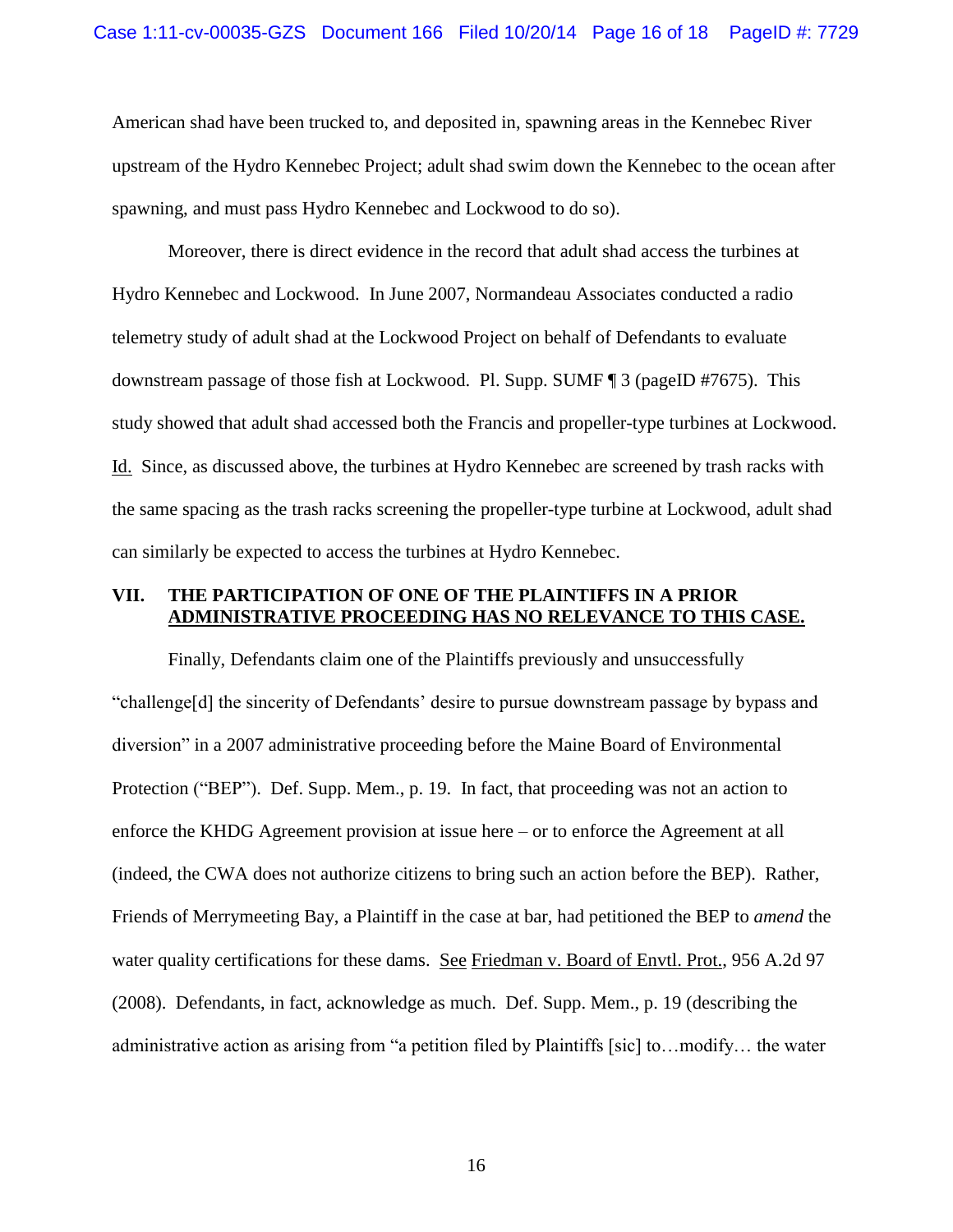Case 1:11-cv-00035-GZS Document 166 Filed 10/20/14 Page 17 of 18 PageID #: 7730

quality certifications"). This prior state administrative proceeding on a separate topic is simply

irrelevant to the federal enforcement action now before the Court.

# **CONCLUSION**

For the reasons set forth above and in previous filings, Defendants' motion for summary

judgment should be denied, and Plaintiffs' motion for summary judgment should be granted.

Dated: October 20, 2014

*s*/David A. Nicholas /s/Bruce M. Merrill<br>David A. Nicholas /s/Bruce M. Merrill David A. Nicholas Newton, Massachusetts 02460 Portland, Maine 04101 (617) 964-1548 (207) 775-3333 dnicholas@verizon.net mainelaw@maine.rr.com

Joshua R. Kratka (*Pro hac vice*) Charles C. Caldart (*Pro hac vice*) 44 Winter Street, 4th Floor 1402 Third Ave., Suite 715 Boston, Massachusetts Seattle, Washington 98101 (617) 747-4333 (206) 568-2853 josh.kratka@verizon.net cccnelc@aol.com

20 Whitney Road 225 Commercial Street Suite 501

National Environmental Law Center National Environmental Law Center